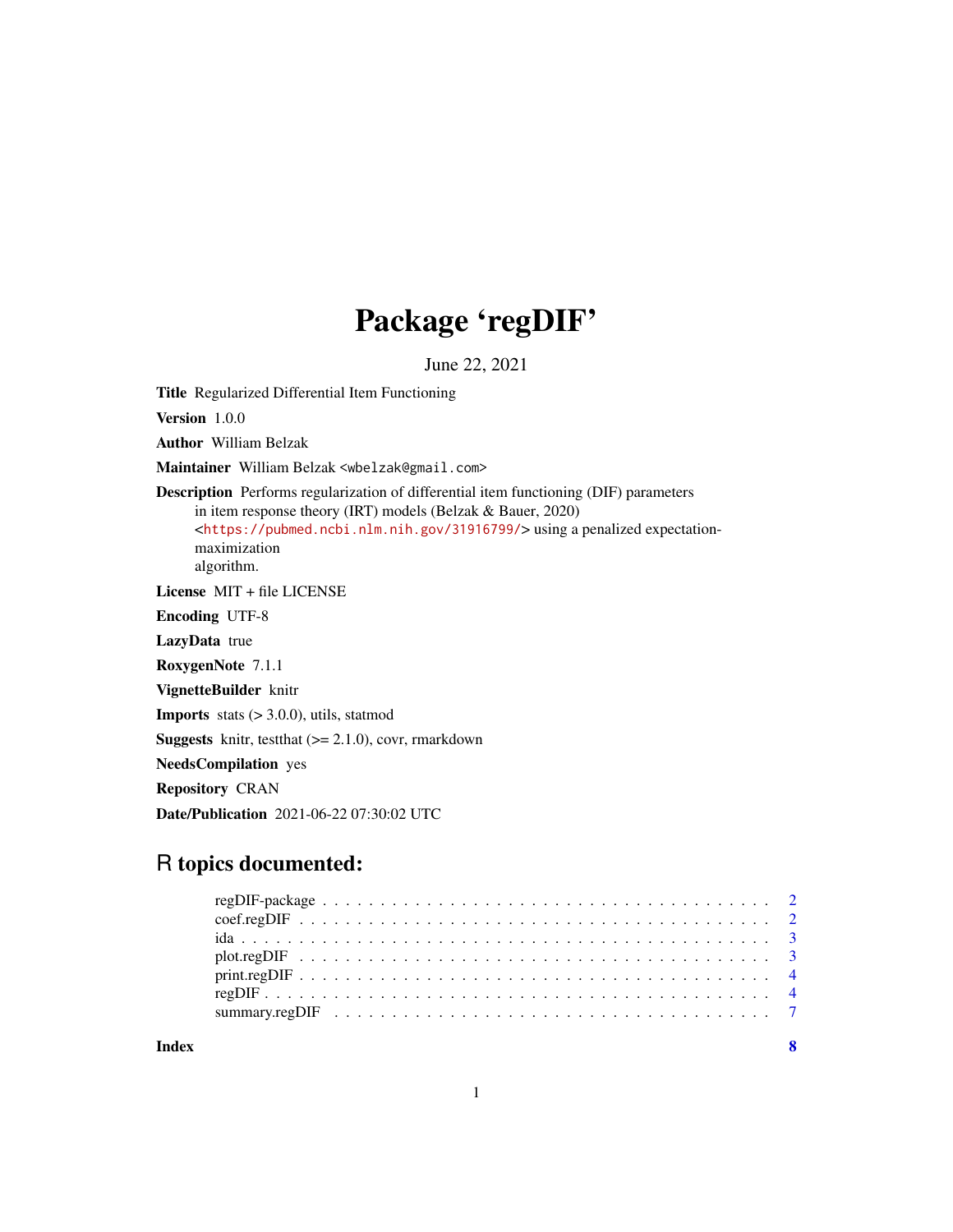<span id="page-1-0"></span>

#### Description

Regularized Differential Item Functioning

#### Details

regDIF is a package that performs regularization of differential item functioning (DIF) in item response theory (IRT) and confirmatory factor analysis (CFA) models using a penalized expectationmaximization algorithm.

#### Author(s)

William Belzak <wbelzak@gmail.com>

coef.regDIF *Coefficient function for regDIF function*

#### Description

Coefficient function for regDIF function

#### Usage

```
## S3 method for class 'regDIF'
coef(object, tau = NULL, method = "bic", ...)
```
#### Arguments

| object   | Fitted regDIF model object.                                                                                                                                                                                                                                                                                                          |
|----------|--------------------------------------------------------------------------------------------------------------------------------------------------------------------------------------------------------------------------------------------------------------------------------------------------------------------------------------|
| tau      | Optional character or numeric indicating the tau(s) at which the model coef-<br>ficients are returned. For character value, may be "tau.min", which returns<br>model coefficients for the value of tau at which the minimum fit statistic is iden-<br>tified. For numeric, the value(s) provided corresponds to the value(s) of tau. |
| method   | Character value indicating the model fit statistic to be used for determining<br>"tau.min". Default is "bic". May also be "aic".                                                                                                                                                                                                     |
| $\ddots$ | Additional arguments to be passed through to coef.                                                                                                                                                                                                                                                                                   |
|          |                                                                                                                                                                                                                                                                                                                                      |

#### Value

NULL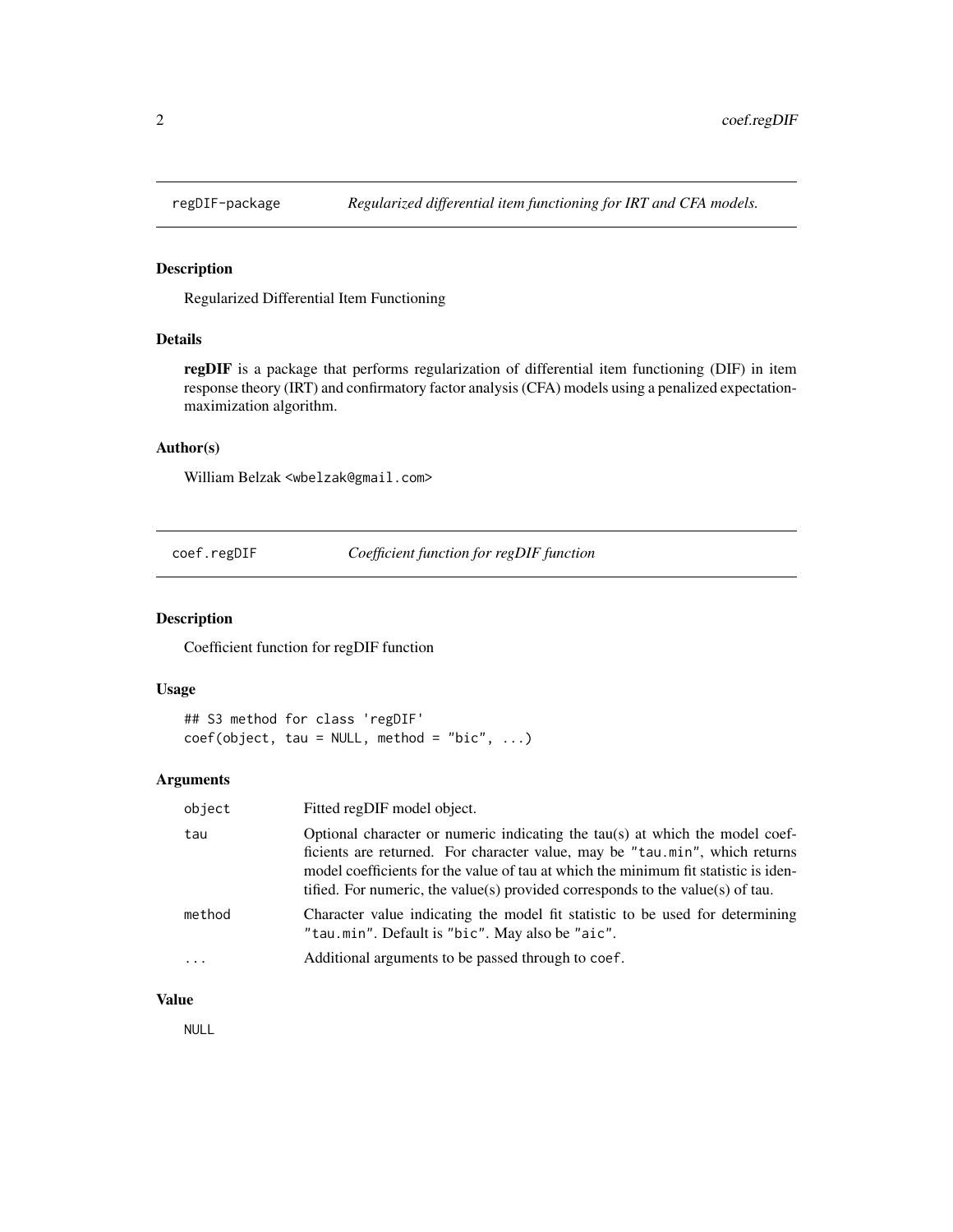<span id="page-2-0"></span>

#### Description

A simulated dataset containing six binary items and three DIF covariates

#### Usage

ida

#### Format

A data frame with 500 rows and 9 variables:

| item 1 |  |
|--------|--|
| item2  |  |
| item3  |  |
| item4  |  |
| item5  |  |
| item6  |  |
| age    |  |
| gender |  |
| study  |  |

#### plot.regDIF *Plot function for regDIF function*

#### Description

Plot function for regDIF function

#### Usage

## S3 method for class 'regDIF'  $plot(x, y = NULL, method = "bic", legend.seed = 123, ...)$ 

#### Arguments

| $\mathsf{x}$ | Fitted regDIF model object.                                               |
|--------------|---------------------------------------------------------------------------|
| y            | Unused for plotting regDIF model object.                                  |
| method       | Fit statistic to use for identifying DIF effects in plot.                 |
| legend.seed  | Random seed to sample line colors and line types for DIF effects in plot. |
|              | Additional arguments to be passed through to plot.                        |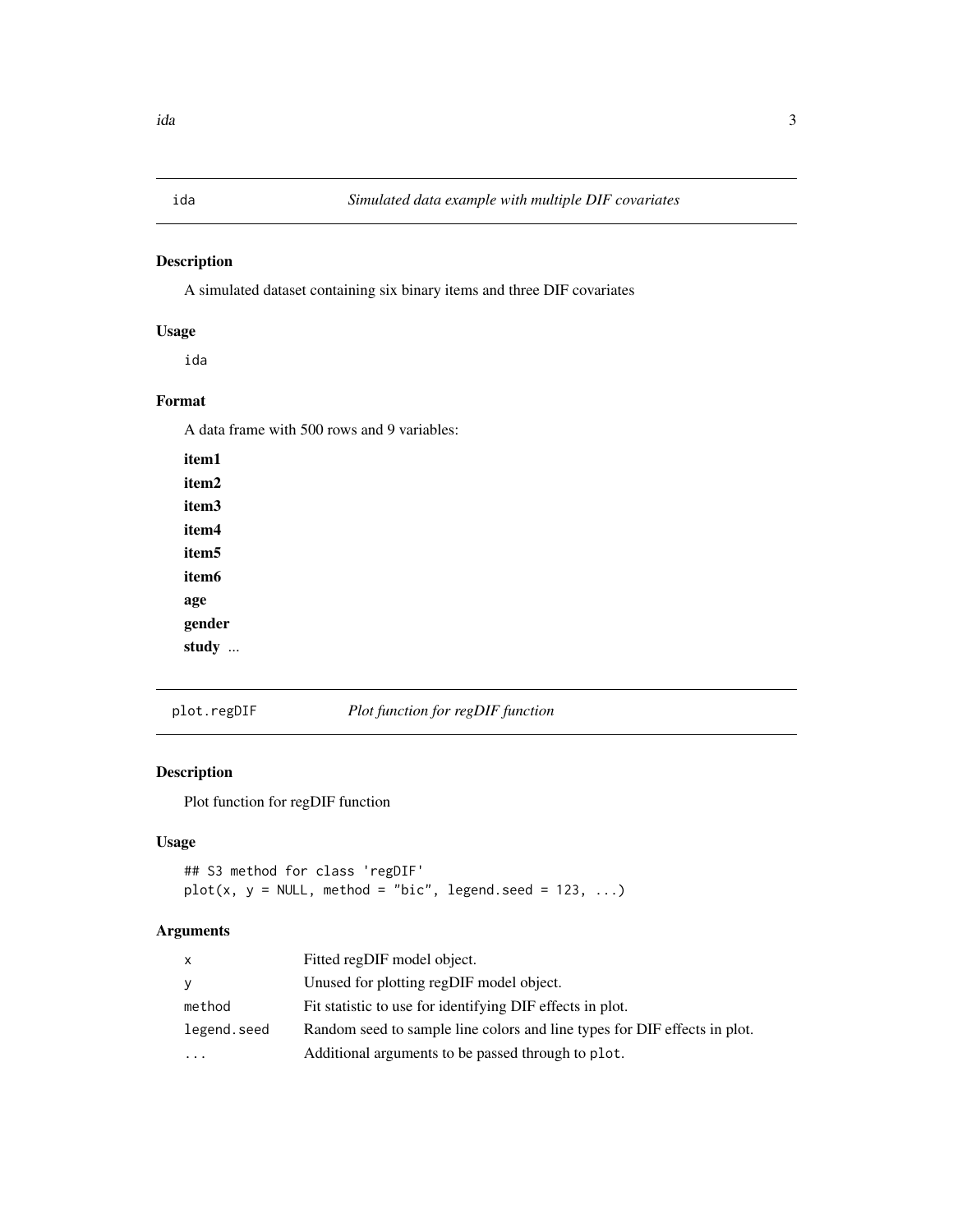#### <span id="page-3-0"></span>Value

a "plot" object for a "regDIF" fit

print.regDIF *Print function for regDIF function*

#### Description

Print function for regDIF function

#### Usage

## S3 method for class 'regDIF'  $print(x, \ldots)$ 

#### Arguments

| x        | Fitted regDIF model object.                      |
|----------|--------------------------------------------------|
| $\cdots$ | Additional arguments to be passed through print. |

#### Value

NULL

**Regularized Differential Item Functioning** 

#### Description

Identify DIF in item response theory models using regularization.

#### Usage

```
regDIF(item.data,
      pred.data,
      prox.data = NULL,
       item.type = NULL,
      pen.type = NULL,
       tau = NULL,num.tau = 100,
      alpha = 1,
      gamma = 3,
      anchor = NULL,
       stdz = TRUE,control = list()
```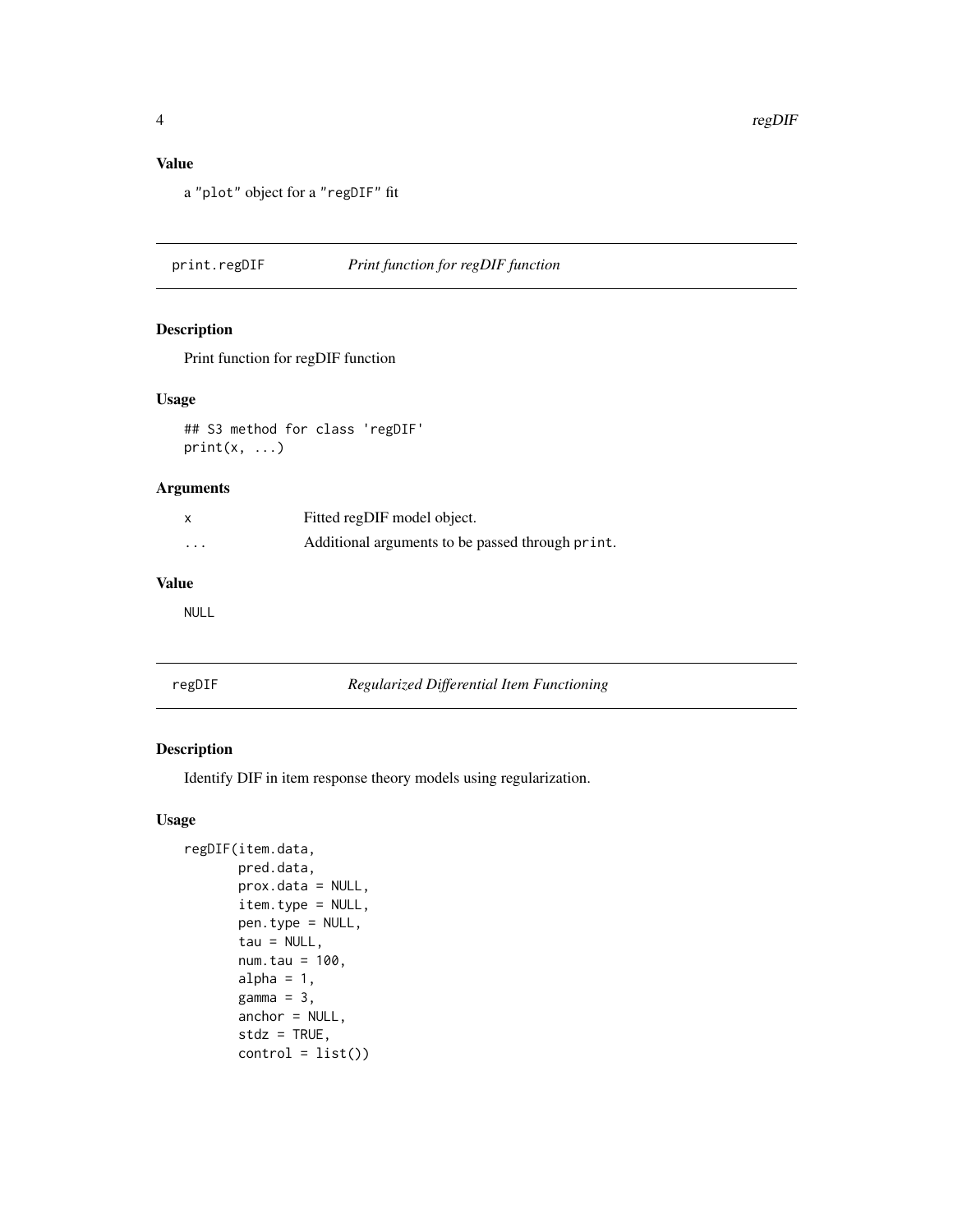#### $r_{\text{ce}}$ DIF  $\sim$  5

#### Arguments

| item.data | Matrix or data frame of item responses. See below for supported item types.                                                                                                                                                                                                                                                                                                      |
|-----------|----------------------------------------------------------------------------------------------------------------------------------------------------------------------------------------------------------------------------------------------------------------------------------------------------------------------------------------------------------------------------------|
| pred.data | Matrix or data frame of predictors affecting item responses (DIF) and latent<br>variable (impact). See control option below to specify different predictors for<br>impact model.                                                                                                                                                                                                 |
| prox.data | Optional vector of observed scores to serve as a proxy for the latent variable. If<br>a vector is supplied, a multivariate regression model will be fit to the data. The<br>default is NULL, indicating that latent scores will be estimated during model<br>estimation.                                                                                                         |
| item.type | Optional character value or vector indicating the type of item to be modeled.<br>The default is NULL, corresponding to a 2PL or graded item type. Different<br>item types may be specified for a single model by providing a vector equal in<br>length to the number of items in item.data. The options include:                                                                 |
|           | • "Rasch" - Slopes constrained to 1 and intercepts freely estimated.                                                                                                                                                                                                                                                                                                             |
|           | • "2PL" - Slopes and intercepts freely estimated.                                                                                                                                                                                                                                                                                                                                |
|           | • "Graded" - Slopes, intercepts, and thresholds freely estimated.                                                                                                                                                                                                                                                                                                                |
| pen.type  | Optional character value indicating the penalty function to use. The default is<br>NULL, corresponding to the LASSO function. The options include:                                                                                                                                                                                                                               |
|           | • "lasso" - The least absolute selection and shrinkage operator (LASSO),<br>which controls DIF selection through $\tau$ (tau).                                                                                                                                                                                                                                                   |
|           | • "mcp" - The minimax concave penalty (MCP), which controls DIF selec-<br>tion through $\tau$ (tau) and estimator bias through $\gamma$ (gamma). Uses the firm-<br>thresholding penalty function.                                                                                                                                                                                |
|           | • "grp.lasso" - The group version of the LASSO penalty, which selects<br>intercept and slope DIF effects on each background characteristic together.<br>• "grp.mcp" - The group version of the MCP function.                                                                                                                                                                     |
| tau       | Optional numeric vector of tau values $\geq 0$ . If tau is supplied, this overrides the<br>automatic construction of tau values. Must be non-negative and in descending<br>order, from largest to smallest values (e.g., seq(1,0, -.01).                                                                                                                                         |
| num.tau   | Numeric value indicating how many tau values to fit. The default is 100.                                                                                                                                                                                                                                                                                                         |
| alpha     | Numeric value indicating the alpha parameter in the elastic net penalty function.<br>Alpha controls the degree to which LASSO or ridge is used during regulariza-<br>tion. The default is 1, which is equivalent to LASSO. NOTE: If using MCP<br>penalty, alpha may not be exactly 0.                                                                                            |
| gamma     | Numeric value indicating the gamma parameter in the MCP function. Gamma<br>controls the degree of tapering of DIF effects as tau decreases. Larger gamma<br>leads to faster tapering (less bias but possibly more unstable optimization), whereas<br>smaller gamma leads to slower tapering (more bias but more stable optimiza-<br>tion). Default is 3. Must be greater than 1. |
| anchor    | Optional numeric value or vector indicating which item response(s) are anchors<br>(e.g., anchor = 1). Default is NULL, meaning at least one DIF effect per covariate<br>will be fixed to zero as tau approaches 0 (required to identify the model).                                                                                                                              |
| stdz      | Logical value indicating whether to standardize DIF and impact predictors for<br>regularization. Default is TRUE, as it is recommended that all predictors be on<br>the same scale.                                                                                                                                                                                              |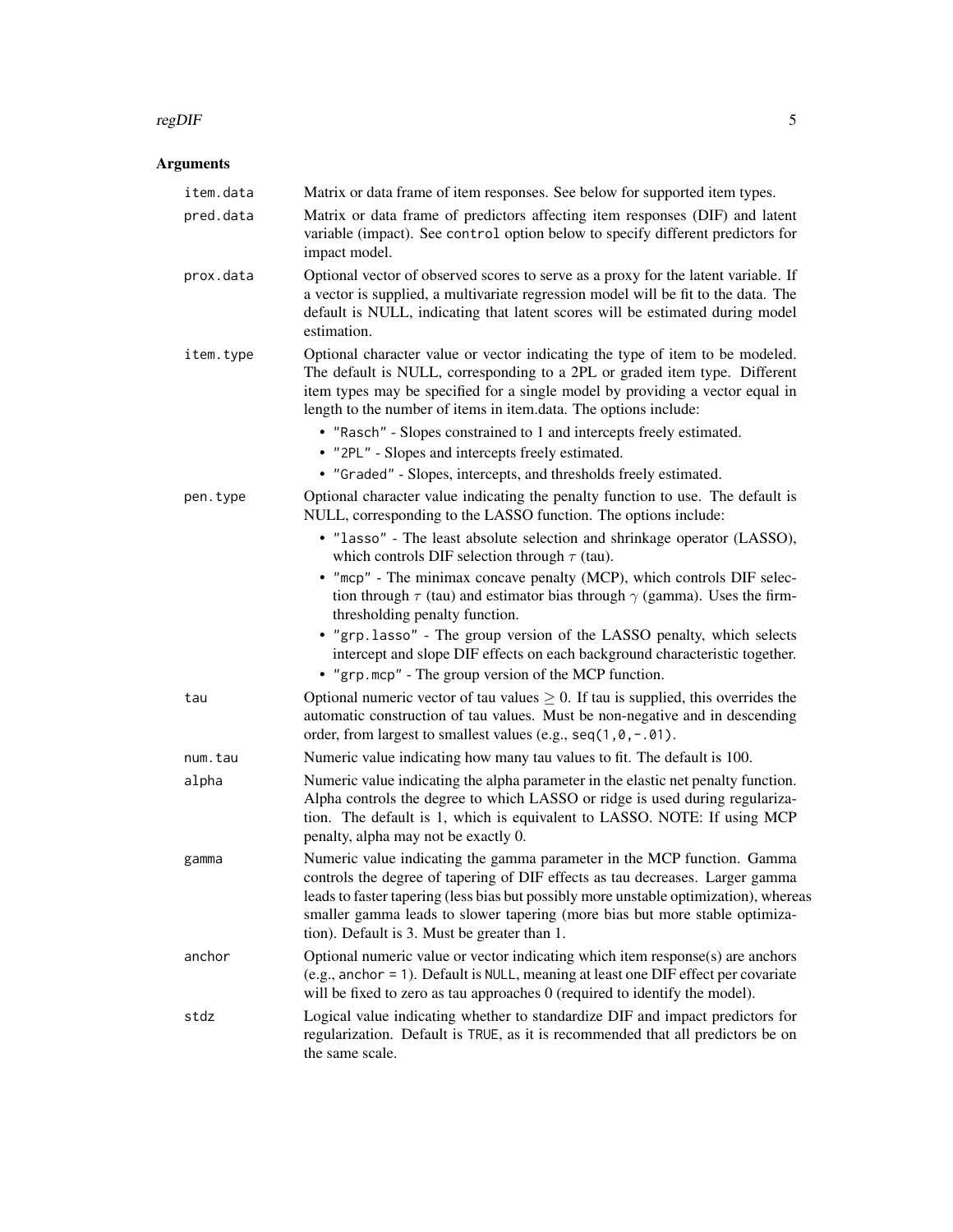- control Optional list of different model specifications and optimization parameters. May be:
	- impact.mean.data Matrix or data frame of predictors, which allows for a different set of predictors to affect the mean impact equation compared to the item response DIF equations. Default includes all predictors from pred.data.
	- impact.var.data Matrix or data frame with predictors for variance impact. See above. Default includes all predictors in pred.data.
	- tol Convergence threshold of EM algorithm. Default is  $10^{\circ}$ -5.
	- maxit Maximum number of EM iterations. Default is 5000.
	- adapt.quad Logical value indicating whether to use adaptive quadrature to approximate the latent variable. The default is FALSE. NOTE: Adaptive quadrature is not supported yet.
	- num.quad Numeric value indicating the number of quadrature points to be used. For fixed-point quadrature, the default is 21 points when all item responses are binary or else 51 points if at least one item is ordered categorical.
	- optim.method Character value indicating which optimization method to use. Default is "MNR", which updates the impact and item parameter estimates using Multivariate Newton-Raphson. Another option is "UNR", which updates estimates one-at-a-time using univariate Newton-Raphson, or a single iteration of coordinate descent. A third option is "CD", or coordinate descent with complete iterations through all parameters until convergence. "MNR" will be faster in most cases, although "UNR" may achieve faster results when the number of predictors is large.
	- start.values List of numbers assigned as starting values to the regDIF procedure. List must contain only the following names: impact, for mean and variance impact parameters, in the order that is given by an object of class coef.regDIF; base, for base intercept and slope parameters, in order given by a coef.regDIF object; and finally, dif, for intercept and slope DIF parameters, again in order given by a coef.regDIF object.

#### Value

Function returns an object of class regDIF, which is a list of results from the regularization routine

#### Examples

```
library(regDIF)
head(ida)
item.data < - ida[, 1:6]pred.data < - ida[, 7:9]prox.data <- rowSums(item.data)
fit <- regDIF(item.data, pred.data, prox.data, num.tau = 10)
summary(fit)
```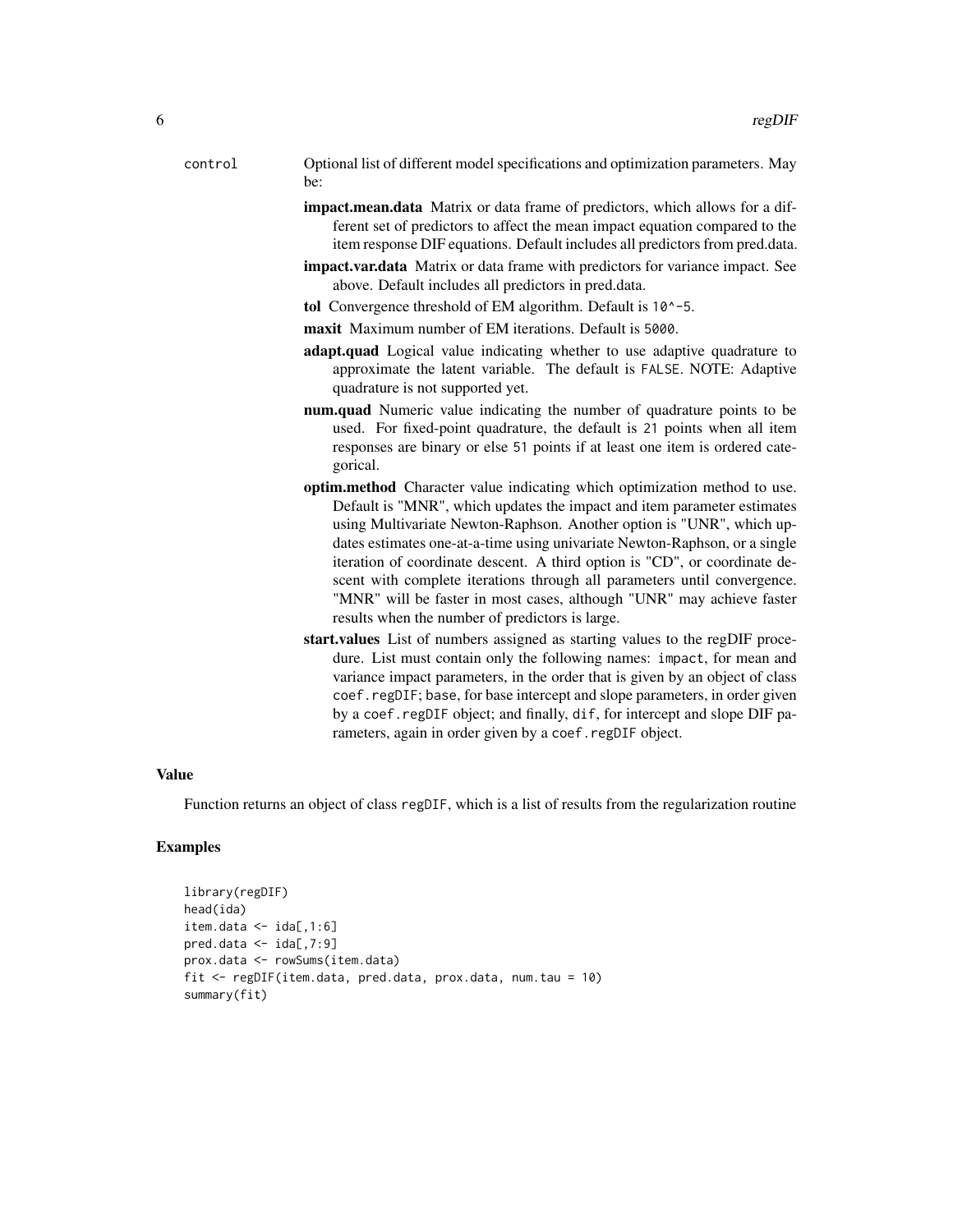<span id="page-6-0"></span>

#### Description

Summary function for regDIF function

#### Usage

```
## S3 method for class 'regDIF'
summary(object, method = "bic", ...)
```
#### Arguments

| object                  | Fitted regDIF model object.                            |
|-------------------------|--------------------------------------------------------|
| method                  | Fit statistic to use for displaying minimum tau model. |
| $\cdot$ $\cdot$ $\cdot$ | Additional arguments to be passed through summary.     |

#### Value

NULL